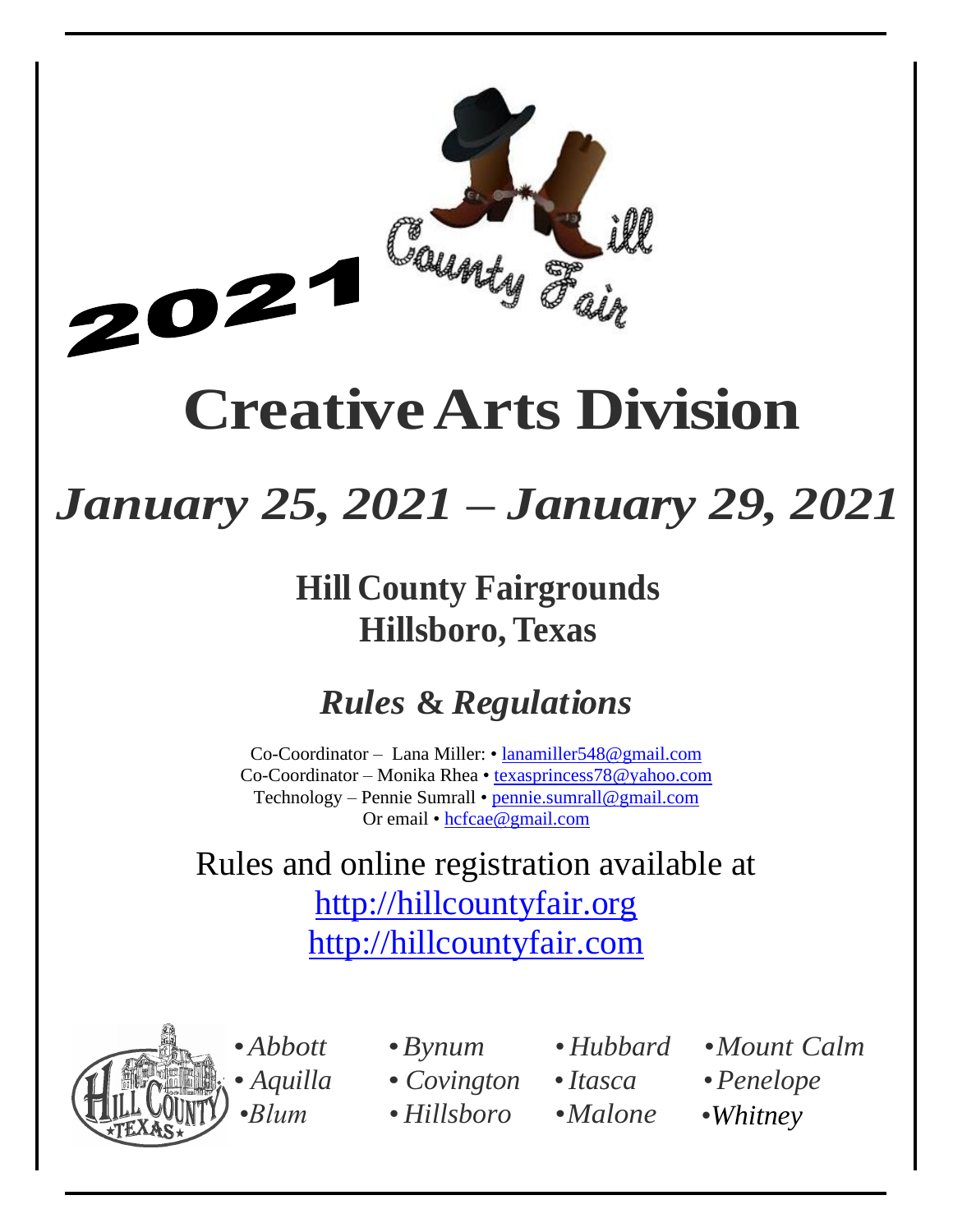# *2021Hill County Youth Fair-Creative Arts Registration Information*

**ONLINE REGISTRATION** – November 30, 2020 through December 18, 2020 for a nonrefundable entry fee of \$5.00 per item.

There will be no class changes or substitutions after registration is submitted. If you have class questions, contact Lana, Monika, Pennie or email [hcfcae@gmail.com](mailto:hcfcae@gmail.com). **\*\*\*No late registrations will be accepted\*\*\***

**ALL ITEMS MUST BE REGISTERED ONLINE** at [http://hillcountyfair.org](http://hillcountyfair.org/) or http://hillcountyfair.com

**PAYMENT MUST BE MADE ONLINE AT TIME OF REGISTRATION**

# *2021 Hill County Youth Fair-Creative Arts Schedule*

#### **ITEMS RECEIVED**

Monday, January 25 - Starting at **7:30 a.m.- 4 p.m. All Items Must** be tagged (see next page) **No late registrations will be accepted.**

Tuesday, January 26 – Closed to public

## **CREATIVE ARTS OPENS TO PUBLIC**

Wednesday, January 27 - 1:00 p.m.

#### **YOUTH AUCTION SIGN UP**

Wednesday, January 27 - 1 p.m. to 7 p.m. Thursday, January 28 - 9 a.m. to 2 p.m. Each eligible exhibitor is to check with the auction chairperson at the office near the front doors for auction sign up. *It is the exhibitor's responsibility to see that his/her name gets on the auction list during times listed above. If name is not on the auction list by cutoff time, the item will not sell.*

#### **CHAMPION & RESERVE PICTURES**

Wednesday, January 27 - 6:30 p.m. Award winners will need to sign in at the office by 6 p.m.

#### **AUCTION LINE UP**

Friday, January  $29 - 5:30$  p.m.

#### **AUCTION**

Friday, January 29 - 6:30 p.m. Substitution of participant in auction is allowed only with a doctor's excuse or note from principal verifying another school activity. Each participant is responsible for inviting buyers to purchase projects from the auction. *Participants auctioning a food item must provide a freshly prepared item and deliver it to the buyer the night of the auction.*

#### **ITEMS RELEASED**

**Thursday, January 28 - 4 p.m. – 7 p.m. All items must be picked up on Thursday, January 28 by 7 p.m. or will be discarded. Nothing will be saved.**

#### **AUCTION CHECKS**

Monday, March 22 all auction checks will be mailed to address provided during online registration. *Exhibitors are responsible for writing and mailing thank you notes to buyers.*

**To replace lost checks there will be a \$35.00 fee**.

> **Register online at [http://hillcountyfair.org](http://hillcountyfair.org/)**

**Or**

# **http:/hillcountyfair.com**

**Nov. 30, 2020 through Dec. 18, 2020 All entries must be registered online. No late entries will be accepted.**

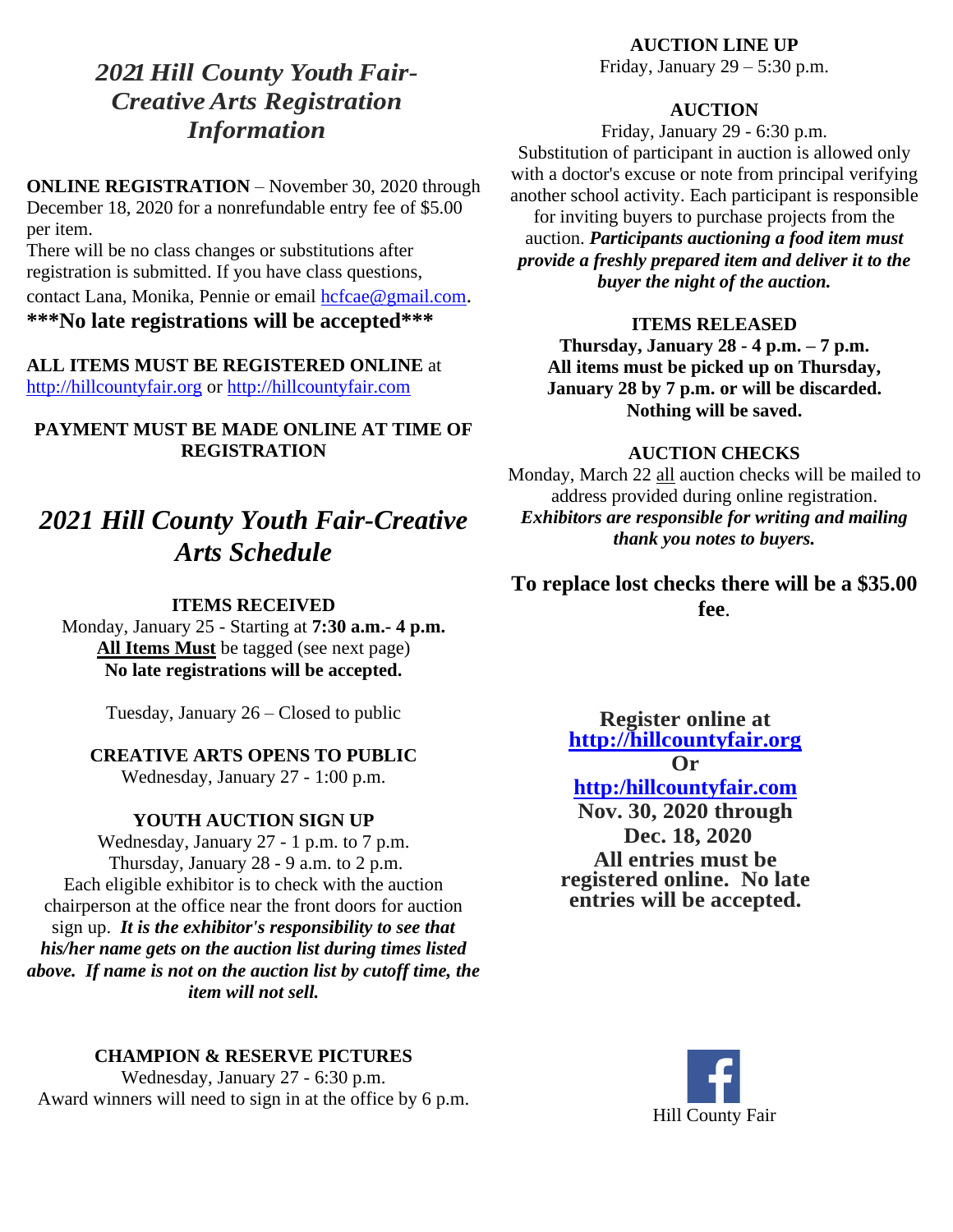# **GENERAL RULES-**

In no case will the coordinator, advisors, chairpersons, or anyone working with the fair in any way be held responsible for any loss, damage, or injury to any person, vehicle or article while participating in the Hill County Fair. Care will be taken by the staff to prevent loss or damage to all entry items.

- 1. Participants must reside in Hill County or be actively enrolled in a Hill County school, public, private or homeschool or be a member of a Hill County 4-H or FFA Club and not be a professional for the duration of the Hill County Fair. A professional is defined as one who maintains his livelihood through marketing his skills or knowledge in any one of the divisions. Entries must be the bona fide work of the exhibitor.
- 2. Exhibitors may enter only one entry per numbered class.
- 3. All auction items must remain on the Creative Arts Division site until the auction. Non-sale items will be released on Thursday 4 p.m. – 7 p.m.
- 4. Chairpersons will have the right to disqualify any entry to comply with rules listed in this catalog. Entries will not be accepted that do not meet standards and qualifications set forth in the general rules and specific class rules.
- 5. No substitutions will be made. No new class will be made for an entry not meeting class specifications.
- 6. Items with death related, alcohol, tobacco, inappropriate, explicit or suggestive wording or imagery will be disqualified.
- 7. All entries are required to be tagged. Food items are to be tagged with both tags on this page.
- 8. Entries (other than home baked goods) must have been made within the past year.
- 9. Items entered must not have previously been entered in the Hill County Youth Fair.
- 10. No names, initials or organization affiliations may be included on or within items.
- 11. All protests and complaints, in order to be considered, must be submitted in writing to the Creative Arts Division office and be accompanied by a fee of \$100.00 cash, per protest or complaint, before any action will be taken. If the ruling is in the favor of the person protesting or complaining the fee will be refunded.

# **-AWARDS-**

All decisions made by the judges will be final. Names of judges will not be revealed. All judging is "blind judging" - names of exhibitors and judges are unknown to each other.

1. Only prizes listed in this catalog will be awarded. Prize money will be awarded to blue ribbon (first place), red ribbon (second place), white ribbon (third place), pink ribbon (fourth place) and yellow ribbon (fifth place). One Champion and one Reserve Champion award per major category (Home Baked, Art, etc.) will be awarded.

Prize money will be set as follows:

 $$5$  – first place,  $$4$  – second place,  $$3$  – third place,

 $$2$  – fourth place and  $$1$  – fifth place.

Grand Champion will receive \$15 and Reserve Champion \$10.

Participants may sell only one Champion, or one Reserve Champion, or one blue ribbon item at the auction.

| 2021 Hill County Fair Creative Arts Division |
|----------------------------------------------|
| Name                                         |
|                                              |
|                                              |
|                                              |
| Class Name                                   |
|                                              |

# 2021 Hill County Fair Creative Arts Division Food Item Name

**\_\_\_\_\_\_\_\_\_\_\_\_\_\_\_\_\_\_\_\_\_\_\_\_\_\_\_\_\_\_\_\_\_\_\_\_\_\_**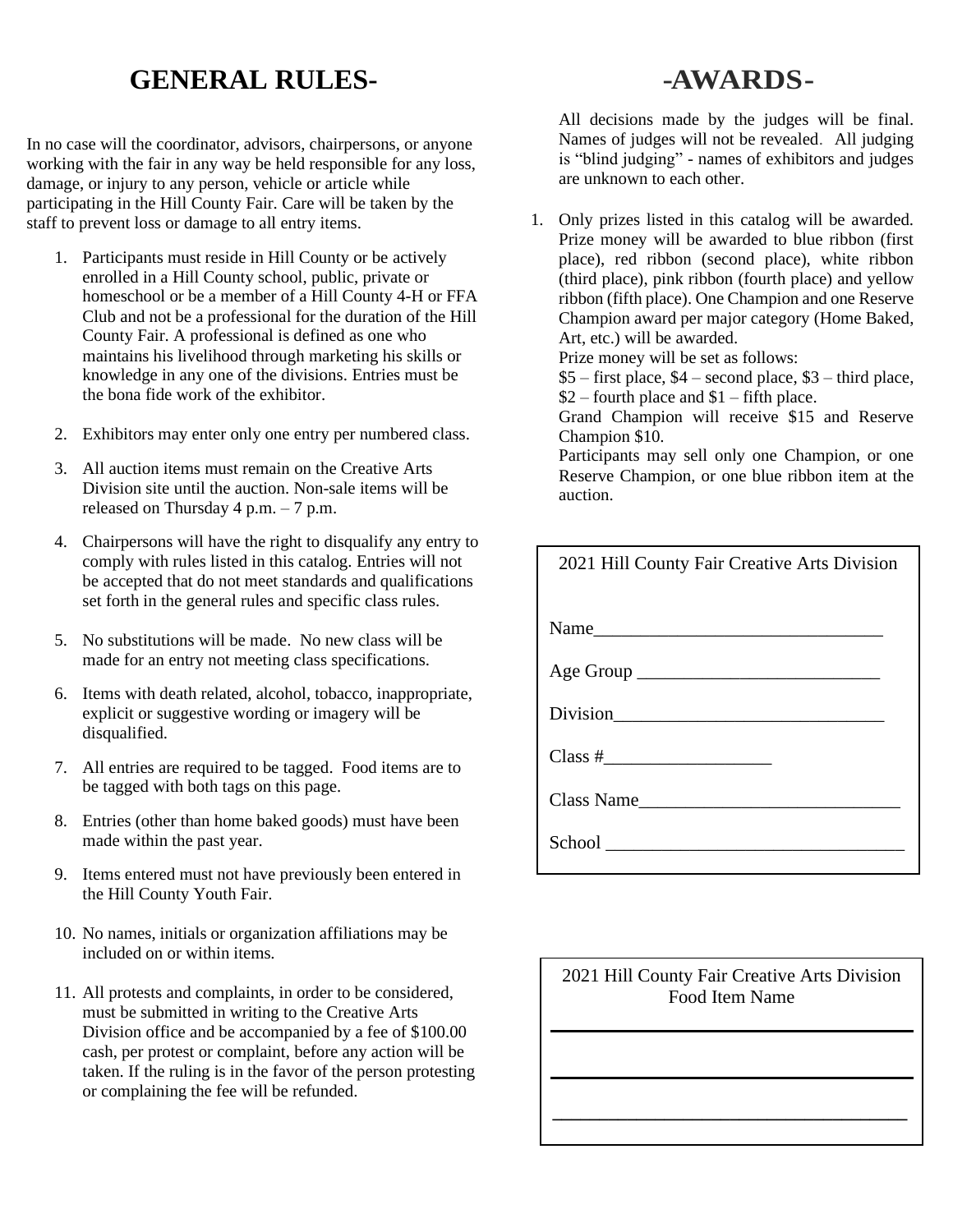# *DIVISION RULES*

#### *ALL items must be complete and ready for display upon entering the fair.*

#### -**HOME BAKED FOODS**-

- 1. Food requiring refrigeration may not be entered. (Example Cream Pies, Whipped Cream, Fresh Fruit or Cheesecakes). Fresh fruit cannot be used as a decoration, topping or in icing.
- 2. Food entries that are displayed as individual servings must consist of exactly 6 pieces. (Example – 6 cookies, 6 candies, 6 cupcakes, 6 muffins, 6 brownies or 6 bars.)
- 3. **Decorated cakes must be one layer only.**
- 4. All foods must be displayed in a disposable container with a clear locking lid. Inexpensive hard plastic or metal containers are not considered disposable.
- 5. The following items cannot be used: Plastic Wrap, colored Plastic Wrap, Cellophane, Decorated Containers, Cardboard Cake Boxes, Glass, or Tupperware.
- 6. All entries must be tagged. (see general rules page). All foods must be labeled stating name and if nuts are included in the ingredients, (Example Apple Pie, Sugar Cookies, Fudge with Nuts, etc.). Recipes are not required.
- 7. All baked goods become property of the HCF-CAD.
- 8. Food will be judged on the following criteria: *A. – Moisture B.–Color C. – Texture D. – Appearance*

#### -**CRAFTS**-

#### *ALL CRAFT ITEMS MUST NOT EXCEED 16" X 16" X 12"!*

#### *WALL HANGINGS AND WREATHS MUST NOT EXCEED 18"*

#### **No glass, mirrors, plaster or ceramics are allowed!**

- 1. Items containing glass, mirrors, plaster or ceramics will be disqualified.
- 2. Names or initials cannot be included on or within any craft item.
- 3. Hanging items must have hangers.
- 4. Items such as jewelry or those requiring stands, must be displayed on a sturdy base and all parts must be secured. No glass displays.
- 5. Recycled items class must be made from recycled materials only. No glass or mirrors
- 6. Entries will be judged on the following.
	- *A. – Creativity B. – Quality C. – Good use of Materials*

#### **ALL ART ITEMS MUST NOT EXCEED 12" X 18" OVERALL SIZE AFTER MATTING**

- 1. Art containing glass or mirrors will not be accepted.
- 2. All entries must be attached to cardboard, poster board, cardstock or matted, with no glass or frames, and ready for hanging with hooks, wire or heavy string. If not ready for hanging, entry will be disqualified.
- 3. Names or initials cannot be included on or within any art item. Do not sign art or cover name.
- 4. Art entries must not exceed 12" x 18" overall size after matting.
- 5. Entries will be judged on the following:

*A.– Quality B.– Overall Appearance C. – Creativity*

#### **-PHOTOGRAPHY-**

- 1. Color unless specified.
- 2. Photos **must be uploaded** to http://hillcountyfair.org in their appropriate class **at time of entry**.
- 3. Photographs must be in a .jpeg, .jpg, or .png format.
- 4. Photo must be a minimum of 300 dpi quality resolution.
- 5. Photo may not be larger than 5120 KB (5MB)
- 6. Entries will be judged on the following: *A.– Technical Merit B.– Composition C. – Impact*

#### **-TEXTILES-**

- 1. All items must be neat and clean.
- 2. Clothing items must be on hangers and covered with a clear plastic bag.
- 3. Quilts must be the minimum of crib size and no smaller than  $36$ " x  $60$ ".

## **Register online at [http://hillcountyfair.org](http://hillcountyfair.org/)**

#### **or**

## **http://hillcountyfair.com**

**Nov. 30, 2020 through Dec. 18, 2020**

**All entries must be registered online. No late entries will be accepted**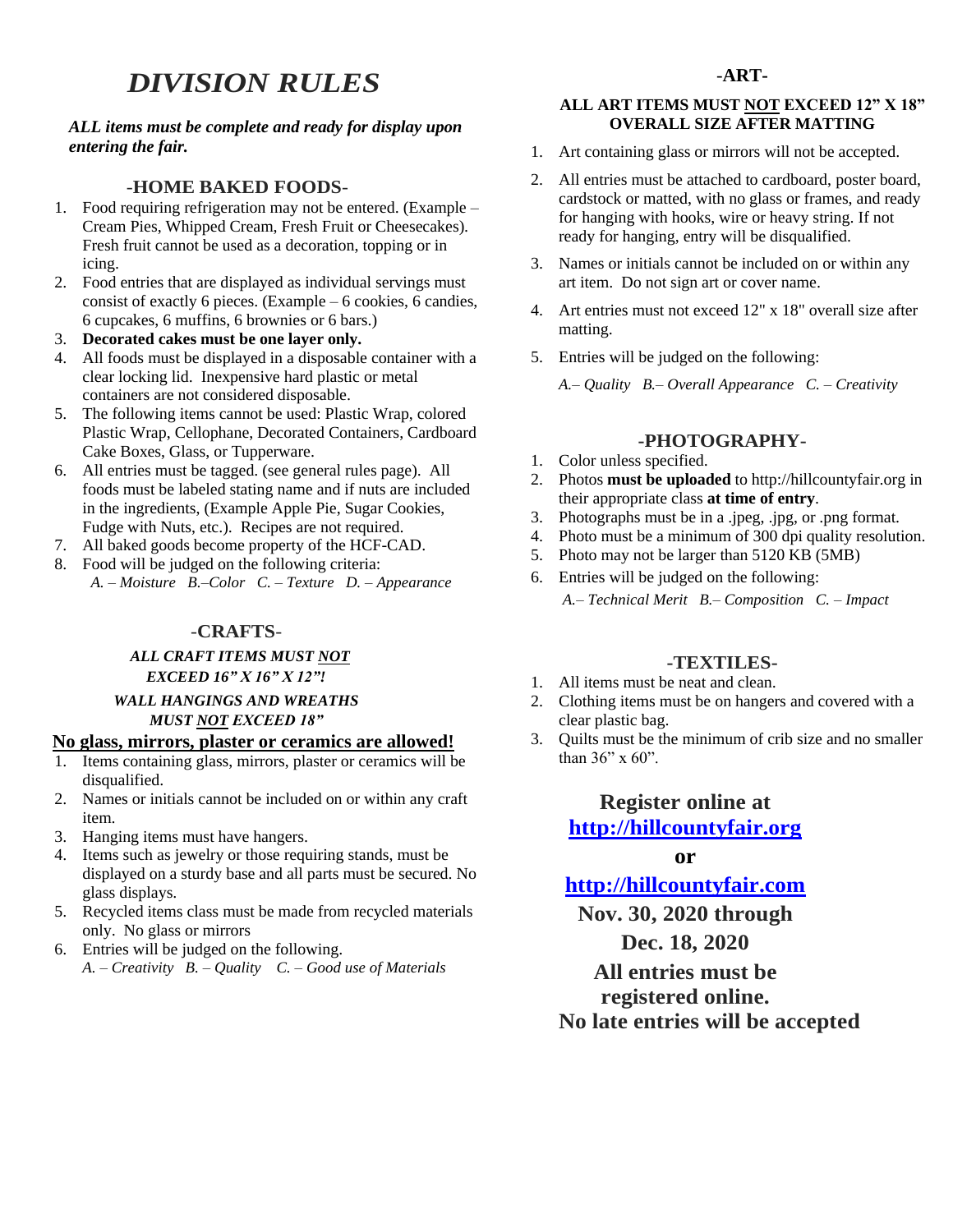# **Grades PK thru 1**

### **HOME BAKED FOODS**

- 1000 Brownies **6 pcs only**
- 1001 Cookies (Any type **6 pcs only**)
- 1002 Bars (Any type **6 pcs only**)
- 1003 Fudge **6 pcs only**
- 1004 All Other Candy including Cake/Cookie Balls **6 pcs only**
- 1005 Cupcakes (Any type **6 pcs only**
- 1006 Muffins (Any type **6 pcs only**)
- 1007 Loaf Bread (Any type do not slice)

# **ART**

**All art must not exceed 12"x 18" overall including matting. Must have hanger. No glass or frames. Do not sign artwork or cover up name. No names or initials on or within art items.**

- 1100 Crayon (Color page your choice)
- 1101 Crayon (Freehand)
- 1102 Marker
- 1103 Paint
- 1104 Pencil
- 1105 Water Color

# **PHOTOGRAPHY**

Color unless specified. Photos must be uploaded to http://hillcountyfair.org in their appropriate category at time of entry. Photographs must be in a .jpeg, .jpg, or .png format. Photo must be a minimum of 300 dpi quality resolution. Photo may not be larger than 5120 KB (5MB)

1200 – Still Life  $1201 - Animal(s)$ 1202 – Nature/Scene/Landscape 1203 – People

## **CRAFTS**

#### **Craft Items are not to exceed 16"x16"x12" Wall Hangings & Wreaths must not exceed 18" No glass, mirrors, plaster or ceramics are allowed!**

- 1300 Birdhouses (Any type)
- 1301 Fabric Items Decorated (Ready-made)
- 1302 Jewelry (No recycled material)
- 1303 Home Accessories
- 1304 Models (All pieces must be glued.)
- 1305 Paper Crafts
- 1306 Personal Accessories
- 1307 Recycled Items (Recycled materials only)
- 1308 Ribbon/Yarn Crafts (No string art)
- 1309 Wall Hangings/Wreaths (Must have hanger)
- 1310 Wood Items Decorated (Ready-made)
- $1311 -$ String Art
- 1312 Stuffed Articles/Pillows

**Register online at [http://hillcountyfair.org](http://hillcountyfair.org/)**

**or**

# **[http://hillcountyfair.com](http://hillcountyfair.com/) Nov. 30, 2020 through Dec. 18, 2020 All entries must be registered online. No late**

**entries will be accepted.**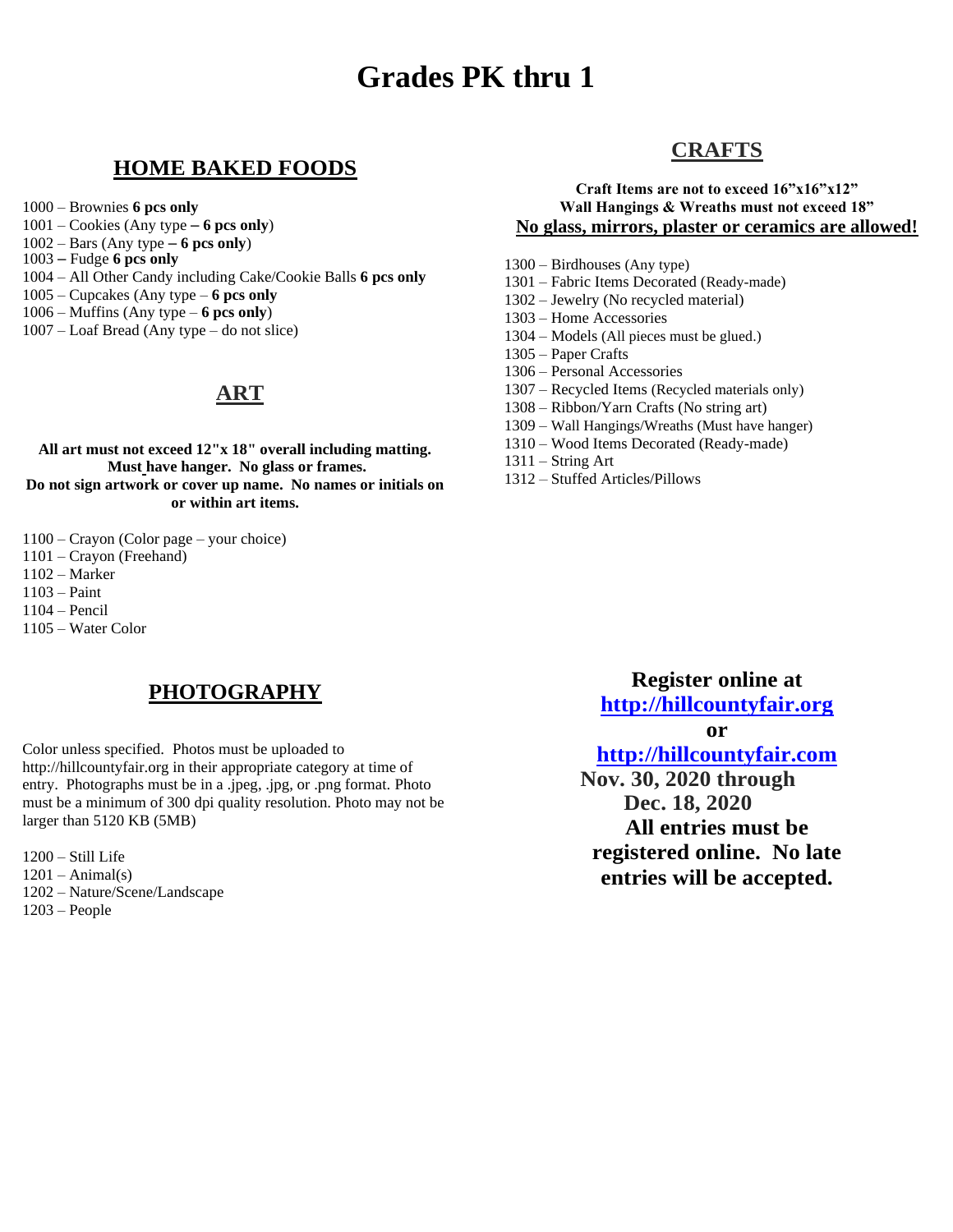# **GRADES 2 thru 4**

## **HOME BAKED FOODS**

2000 – Brownies **6 pcs only**

- 2001 Cookies (Any type **6 pcs only**)
- 2002 Bars (Any type **6 pcs only**)
- 2003 Fudge **6 pcs only**
- 2004 All Other Candy including Cake/Cookie Balls **6 pcs only**
- $2005 -$ Cakes (Any type)
- 2006 Cupcakes (Any type **6 pcs only**
- 2007 Muffins (Any type **6 pcs only**)
- 2008 Loaf Bread (Any type do not slice)

# **ART**

**All art must not exceed 12"x 18" overall including matting. Must have hanger. No glass or frames. Do not sign artwork or cover up name. No names or initials on or within art items.**

2100 – Crayon (Freehand) 2101 – Marker 2102 – Paint 2103 – Pencil 2104 – Water Color

.

# **PHOTOGRAPHY**

Color unless specified. Photos must be uploaded to http://hillcountyfair.org in their appropriate category at time of entry. Photographs must be in a .jpeg, .jpg, or .png format. Photo must be a minimum of 300 dpi quality resolution. Photo may not be larger than 5120 KB (5MB)

- 2200 Still Life  $2201 - Animal(s)$ 2202 – Scene/Landscape 2203 – People 2204 – Bldgs./Structures 2205 – Plant/Flora
- $2206 Black & White/Sepia (All subjects)$

# **CRAFTS**

#### **Craft Items are not to exceed 16"x16"x12". Wall Hangings & Wreaths must not exceed 18" No glass, mirrors, plaster or ceramics are allowed!**

- 2300 Birdhouses (Any type)
- 2301 Fabric Items Decorated (Ready-made)
- 2302 Jewelry (No recycled material)
- 2303 Home Accessories
- 2304 Leather Craft
- 2305 Metal Craft
- 2306 Models (All pieces must be glued.)
- 2307 Paper Crafts
- 2308 Personal Accessories
- 2309 Recycled Items (Recycled materials only)
- 2310 Ribbon/Yarn Crafts (No string art)
- 2311 Wall Hangings/Wreaths (Must have hanger)
- 2312 Wood Items Decorated (Ready-made)
- 2313 Woodwork (Handmade non-furniture)
- 2314 String Art

## **TEXTILES**

2400 – Clothing/Fabric Items (handmade/sewn) 2401 – Stuffed Articles/Pillows

> **Register online at [http://hillcountyfair.org](http://hillcountyfair.org/) or**

**[http://hillcountyfair.com](http://hillcountyfair.com/)**

**Nov. 30, 2020 through Dec. 18, 2020 All entries must be registered online. No late entries will be accepted.**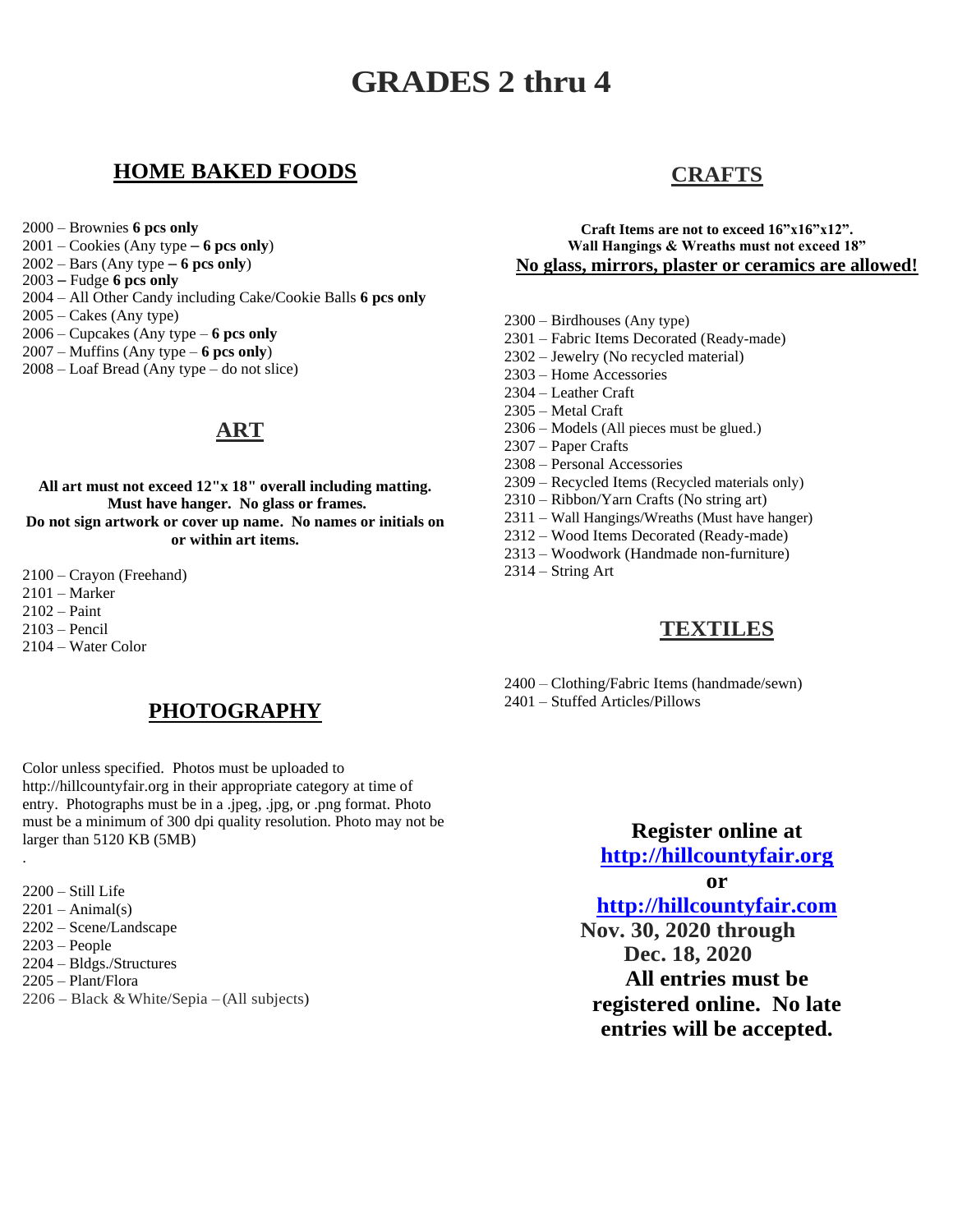# **GRADES 5 thru 8**

.

# **HOME BAKED FOODS**

3000 – Brownies **6 pcs only**

3001 – Cookies (Any type – **6 pcs only**)

3002 – Bars (Any type – **6 pcs only**)

3003 – Fudge **6 pcs only**

- 3004 All Other Candy including Cake/Cookie Balls **6 pcs only**
- 3005 Cakes (Any type)

3006 – Decorated Cakes (One layer only)

3007 – Cupcakes (Any type – **6 pcs only**)

- 3008 Decorated Cupcakes (Any type **6 pcs only**)
- 3009 Pies (Scratch or Prepared Crust)

3010 – Muffins (Any type – **6 pcs only**)

3011 – Loaf Bread (Any type – do not slice)

# **ART**

All art must not exceed 12"x 18" overall including matting. Must have hanger. No glass or frames. Do not sign artwork or cover up name. No names or initials on or within art items.

#### **OIL/ACRYLIC**

3100 – Still Life  $3101 - Animal(s)$ 3102 – Scene/Landscape 3103 – Portraits/People

#### **WATER COLOR/PASTEL**

 – Still Life  $3121 - Animal(s)$  – Scene/Landscape – Portraits/People

#### **PENCIL/MARKER**

- 3130 Still Life  $3131 - Animal(s)$
- 3132 Scene/Landscape
- 3133 Portraits/People

# **PHOTOGRAPHY**

Color unless specified. Photos must be uploaded to http://hillcountyfair.org in their appropriate category at time of entry. Photographs must be in a .jpeg, .jpg, or .png format. Photo must be a minimum of 300 dpi quality resolution. Photo may not be larger than 5120 KB (5MB)

3200 – Still Life  $3201 - Animal(s)$ 3202 – Scene/Landscape 3203 – People 3204 – Bldgs./Structures 3205 – Plant/Flora  $3206 - Black & White/Sepia - (all types)$ 

## **CRAFTS**

Craft Items are not to exceed 16"x16"x12". Wall Hangings & Wreaths must not exceed 18" **No glass, mirrors, plaster or ceramics are allowed!**

- 3300 Birdhouses (Any type)
- 3301 Fabric Items Decorated (Ready-made)
- 3302 Jewelry (No recycled material)
- 3303 Home Accessories
- 3304 Leather Craft
- 3305 Metal Craft
- 3306 Models (All pieces must be glued.)
- 3307 Paper Crafts
- 3308 Personal Accessories
- 3309 Recycled Items (Recycled materials only)
- 3310 Ribbon/Yarn Crafts (No string art)
- 3311 Wall Hangings/Wreaths (Must have hanger)
- 3312 Wood Items Decorated (Ready-made)
- 3313 Woodwork (Handmade non-furniture)
- 3314 String Art

## **TEXTILES**

- 3400 Clothing/Fabric Items (handmade/sewn)
- 3401 Needlework (No string art)
- $3402 -$  Quilts (Minimum size  $36"$  x  $60"$ )
- 3403 Stuffed Articles/Pillows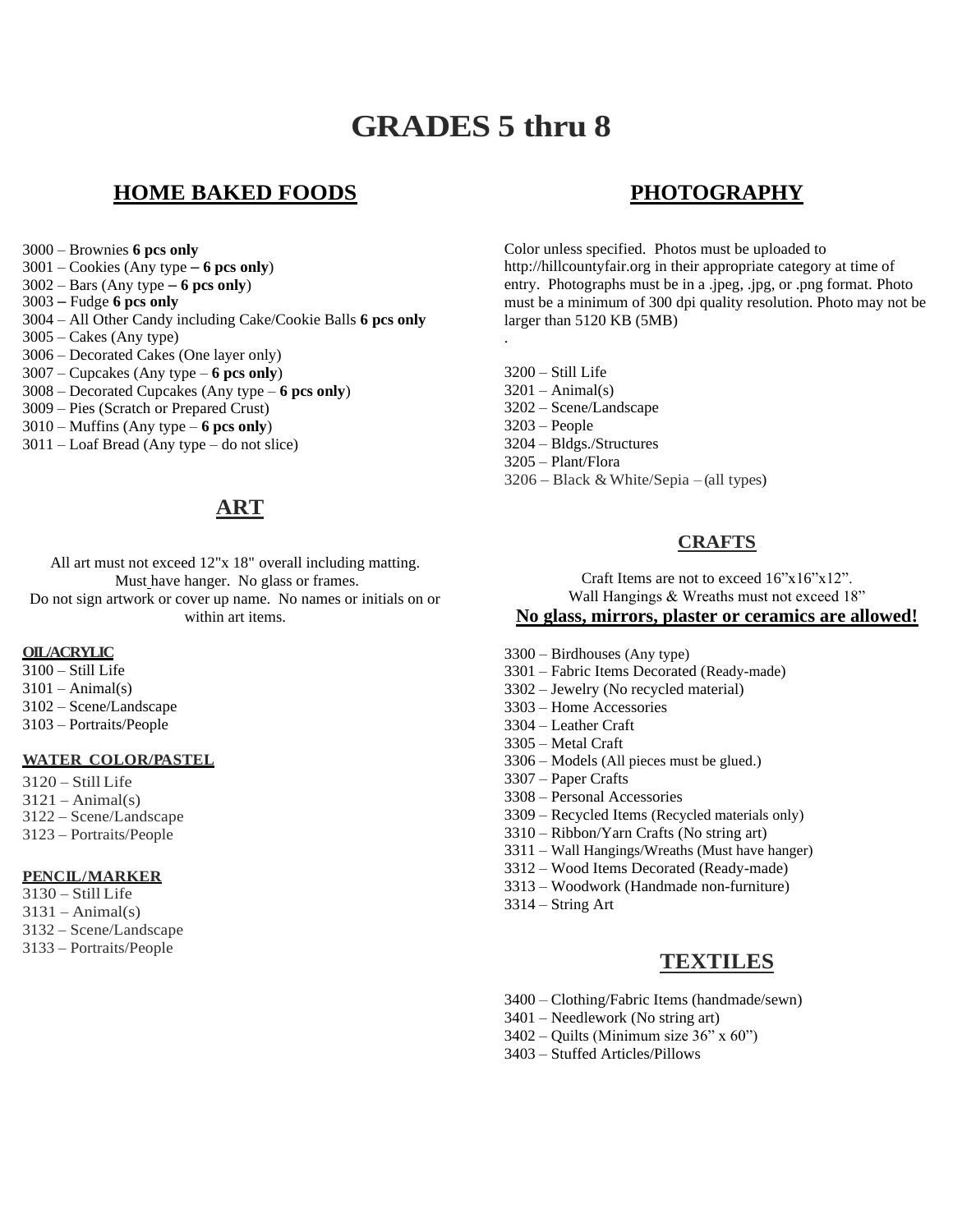# **GRADES 9 thru 12**

## **HOME BAKED FOODS**

- 4000 Brownies **6 pcs only**
- 4001 Cookies (Any type **6 pcs only**)
- 4002 Bars (Any type **6 pcs only**)
- 4003 Fudge **6 pcs only**
- 4004 All Other Candy including Cake/Cookie Balls **6 pcs only**
- $4005 -$ Cakes (Any type)
- 4006 Decorated Cakes (One layer only)
- 4007 Cupcakes (Any type **6 pcs only**)
- 4008 Decorated Cupcakes (Any type **6 pcs only**)
- 4009 Pies (Scratch or Prepared Crust)
- 4010 Muffins (Any type **6 pcs only**)
- 4011 Loaf Bread (Any type do not slice)

# **ART**

All art must not exceed 12"x 18" overall including matting. Must have hanger. No glass or frames. Do not sign artwork or cover up name. No names or initials on or within art items.

#### **OIL/ACRYLIC**

4100 – Still Life  $4101 - Animal(s)$ 4102 – Scene/Landscape 4103 – Portraits/People

#### **WATER COLOR/PASTEL**

 – Still Life  $4121 - Animal(s)$  – Scene/Landscape – Portraits/People

#### **PENCIL/MARKER**

 – Still Life  $4131 - Animal(s)$  – Scene/Landscape – Portraits/People

# **PHOTOGRAPHY**

Color unless specified. Photos must be uploaded to http://hillcountyfair.org in their appropriate category at time of entry. Photographs must be in a .jpeg, .jpg, or .png format. Photo must be a minimum of 300 dpi quality resolution. Photo may not be larger than 5120 KB (5MB)

4200 – Still Life  $4201 - Animal(s)$ 4202 – Scene/Landscape 4203 – People 4204 – Bldgs./Structures 4205 – Plant/Flora  $4206 - Black & White/Sepia - (all types)$ 

## **CRAFTS**

All Craft Items are not to exceed  $16"x16"x12"$ . Wall Hangings & Wreaths must not exceed 18" **No glass, mirrors, plaster or ceramics are allowed!**

- 4300 Birdhouses (Any type)
- 4301 Fabric Items Decorated (Ready-made)
- 4302 Jewelry (No recycled material)
- 4303 Home Accessories
- 4304 Leather Craft
- 4305 Metal Craft
- 4306 Models (All pieces must be glued.)
- 4307 Paper Crafts
- 4308 Personal Accessories
- 4309 Recycled Items (Recycled materials only)
- 4310 Ribbon/Yarn Crafts (No string art)
- 4311 Wall Hangings/Wreaths (Must have hanger)
- 4312 Wood Items Decorated (Ready-made)
- 4313 Woodwork (Handmade non-furniture)
- 4314 String Art

## **TEXTILES**

- 4400 Clothing/Fabric Items (handmade/sewn)
- 4401 Needlework (No string art)
- $4402 -$  Quilts (Minimum size 36" x 60")
- 4403 Stuffed Articles/Pillows